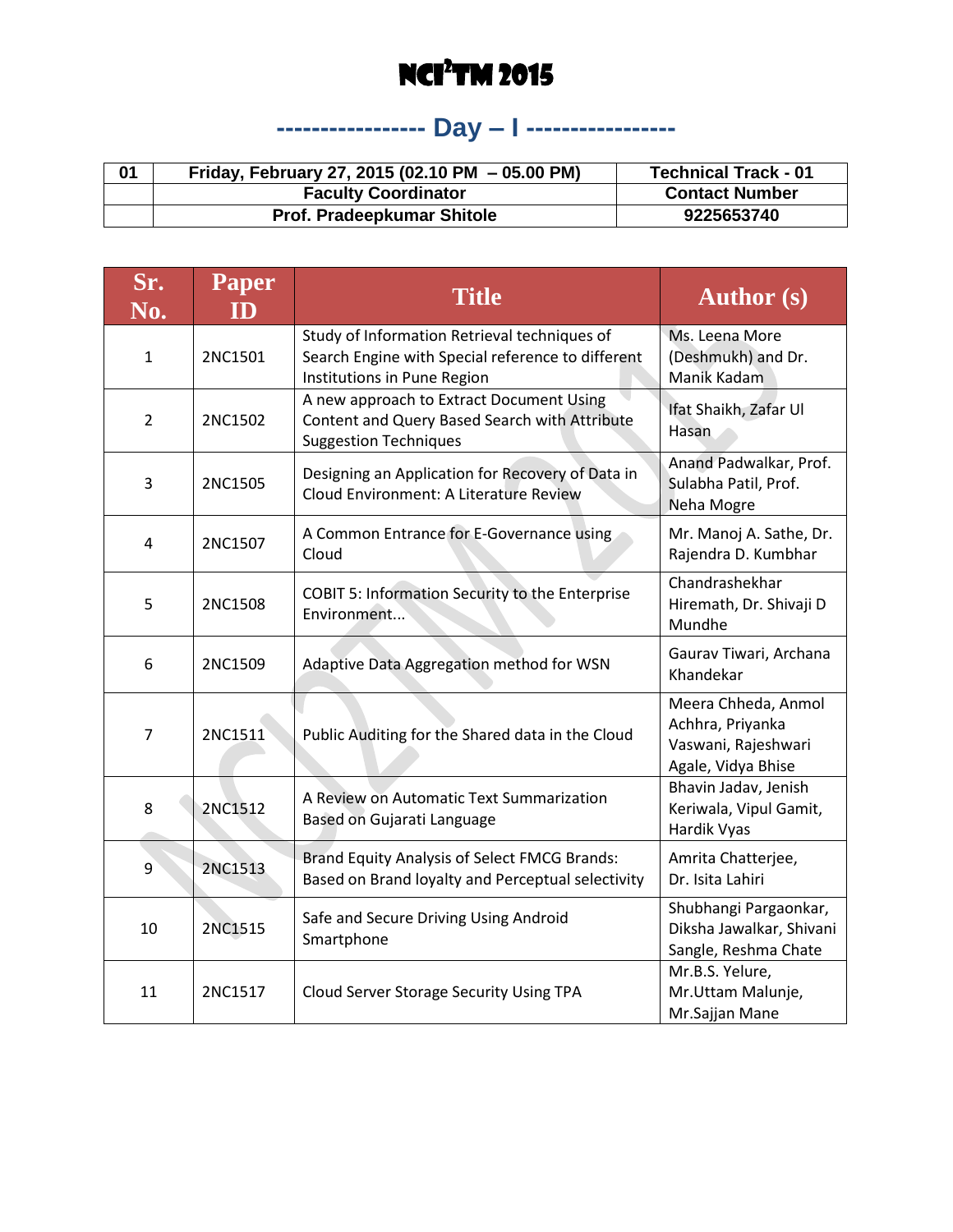# **----------------- Day – I -----------------**

| 02 | Friday, February 27, 2015 (02.10 PM - 05.00 PM) | <b>Technical Track - 02</b> |
|----|-------------------------------------------------|-----------------------------|
|    | <b>Faculty Coordinator</b>                      | <b>Contact Number</b>       |
|    | <b>Prof. Prashant Chordiya</b>                  | 9595992354                  |

| Sr.<br>No. | <b>Paper</b><br><b>ID</b> | <b>Title</b>                                                                                                                                              | <b>Author</b> (s)                                                                 |
|------------|---------------------------|-----------------------------------------------------------------------------------------------------------------------------------------------------------|-----------------------------------------------------------------------------------|
| 12         | 2NC1523                   | ENTERPRISE RESOURCE PLANNING AND<br>PROCUREMENT PROCESS IN PRIVATE<br>ORGANIZATION; THE CASE OF<br>ZANZIBAR TELECOM (ZANTEL), DAR ES<br>SALAAM - TANZANIA | Professor Noor Basha Abdul, Mr.<br>Maige Mwakasege Mwasimba                       |
| 13         | 2NC1524                   | Emerging technologies of big data                                                                                                                         | Vidyullata Pawar                                                                  |
| 14         | 2NC1525                   | AN AUTHENTICATION SYSTEM FOR<br><b>ONLINE BANKING USING</b><br><b>SMARTPHONES</b>                                                                         | Anjali Sonsale, Ashwini Jagdale,<br>Poojita Sahani, Sayali Shelar                 |
| 15         | 2NC1526                   | A Review Paper on Cloud Computing                                                                                                                         | Vaishali Bhosale                                                                  |
| 16         | 2NC1527                   | QR Sharing: A New Approach in<br>Security using QR Code and VC                                                                                            | Rahul M. Shivalkar, Parag T.<br>Thorve, Prasanna A. Renushe                       |
| 17         | 2NC1528                   | Analysing User Satisfaction of Website<br>- A Case study of Centre for Distance<br>Education, Shivaji University, Kolhapur                                | Ms. Khamkar N.U., Ms. Sapakal N.<br>D.                                            |
| 18         | 2NC1529                   | <b>Bus Location Track Using Mobile Phone</b><br><b>Participatory Sensing</b>                                                                              | Vasanti A. Bhosale, Anuja A.<br>Sonawane, Prajakta R. Mahale,<br>Pooja P. Mahajan |
| 19         | 2NC1530                   | Design and development of Expert<br>System<br>for Newborns                                                                                                | Mrs.M.K.Patkar,<br>Dr.R.V.Kulkarni                                                |
| 20         | 2NC1532                   | Activity Based Secure Login Mechanism                                                                                                                     | Shruti Kadam, Priyanka Mane,<br>Vishal Anekar, Dontham Rajesh                     |
| 21         | 2NC1534                   | Artificial General Intelligence-Strong AI<br>(Blue Brain)                                                                                                 | Swathi Gowroju                                                                    |
| 22         | 2NC1535                   | Green IT: What, Why and Where<br><b>Overview and Analysis</b>                                                                                             | Dipak Gade, Dr. Santosh<br>Deshpande                                              |
| 23         | 2NC1536                   | Image Processing based Language<br>Converter for deaf and dumb                                                                                            | S.N.Boraste, K.J.Mahajan                                                          |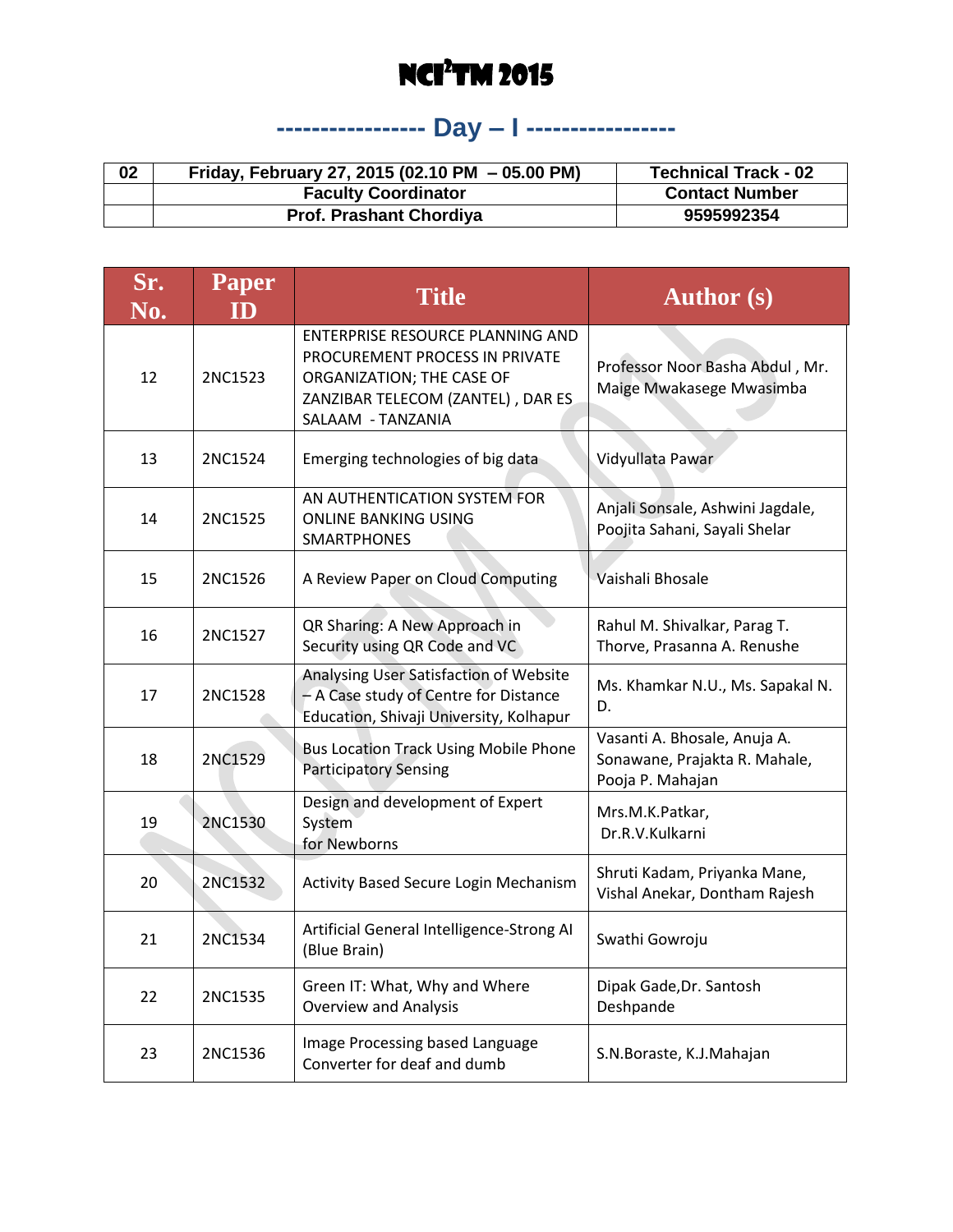### **----------------- Day – I -----------------**

| 03 | Friday, February 27, 2015 (02.10 PM - 05.00 PM) | <b>Technical Track - 03</b> |
|----|-------------------------------------------------|-----------------------------|
|    | <b>Faculty Coordinator</b>                      | <b>Contact Number</b>       |
|    | Prof. Anuradha Kanade                           | 7620073963                  |

| Sr.<br>No. | <b>Paper</b><br>ID | <b>Title</b>                                                                                                                              | <b>Author</b> (s)                                                                       |
|------------|--------------------|-------------------------------------------------------------------------------------------------------------------------------------------|-----------------------------------------------------------------------------------------|
| 24         | 2NC1539            | REVIEW OF CLOUD COMPUTING<br>SERVICES AND SECURITY ISSUE IN IT<br><b>WORLD</b>                                                            | Pragya Shandilya, Amruta<br>Pendkar, Preety Kumari, Sujata<br>Janbandhu, Tathagat Kumar |
| 25         | 2NC1540            | Review of e-commerce and its future<br>scope in business industry                                                                         | Varsha Singh, NilamKhebude,<br>ShilpaKudave, ShilpaZarkar                               |
| 26         | 2NC1541            | Indian Electronics Industry on Fast<br>Growth Trajectory with special reference<br>to Emerging VLSI-Design Services Industry              | Pratik Avinash Joshi                                                                    |
| 27         | 2NC1542            | Security and privacy issues in Big Data-<br>Hadoop                                                                                        | Prof. Manohar Mungare                                                                   |
| 28         | 2NC1543            | WITRICITY~ a Theft Free Solution ToE-<br>Waste Burden                                                                                     | Mr.H.D.Gadade, Miss. Lina T.<br><b>Baviskar</b>                                         |
| 29         | 2NC1545            | ReFace: Face description and retrieval                                                                                                    | Oshin Choudhary, Geet<br>Bhardwaj, Pooja Bhayal,<br>Kavita Kumari, Prof NK Bansode      |
| 30         | 2NC1546            | Algorithm to Construct LBMIS for<br>Probabilistic Wireless Sensor Networks                                                                | SupriyaParandkar, Swati<br>Mahajan                                                      |
| 31         | 2NC1547            | <b>GREEN MARKETING IN INDIA -</b><br><b>EMERGING POTENTIAL &amp; THREATS</b>                                                              | Mrs.Shraddha Prasad Kulkarni,<br>Mrs.Archana Samir Magdum,<br>Miss. Parveen Yusuf Mulla |
| 32         | 2NC1548            | Securing Data in Cloud Using Session Key                                                                                                  | Miss. Dolly Patel, Miss. Farheen<br>Khan, Miss. Ashwini<br>Malode, Miss. Komal Bhatia   |
| 33         | 2NC1550            | Authenticity of Audio Signal Using Image<br>Watermarking                                                                                  | Mrs. Chhaya S. Gosavi, Dr.<br>Suresh N. Mali                                            |
| 34         | 2NC1551            | A STUDY OF DIGITAL IMAGE PROCESSING<br>IN SKIN CANCER DIAGNOSTICS                                                                         | Aparna Atul Phatak                                                                      |
| 35         | 2NC1553            | LEARNING STYLES IN IT SERVICE<br>MANAGEMENT COURSES: A STUDY OF IT<br>PROFESSIONALS LEARNING STYLES USING<br>KOLB'S EXPERIENTIAL LEARNING | Venkata NK Madireddy                                                                    |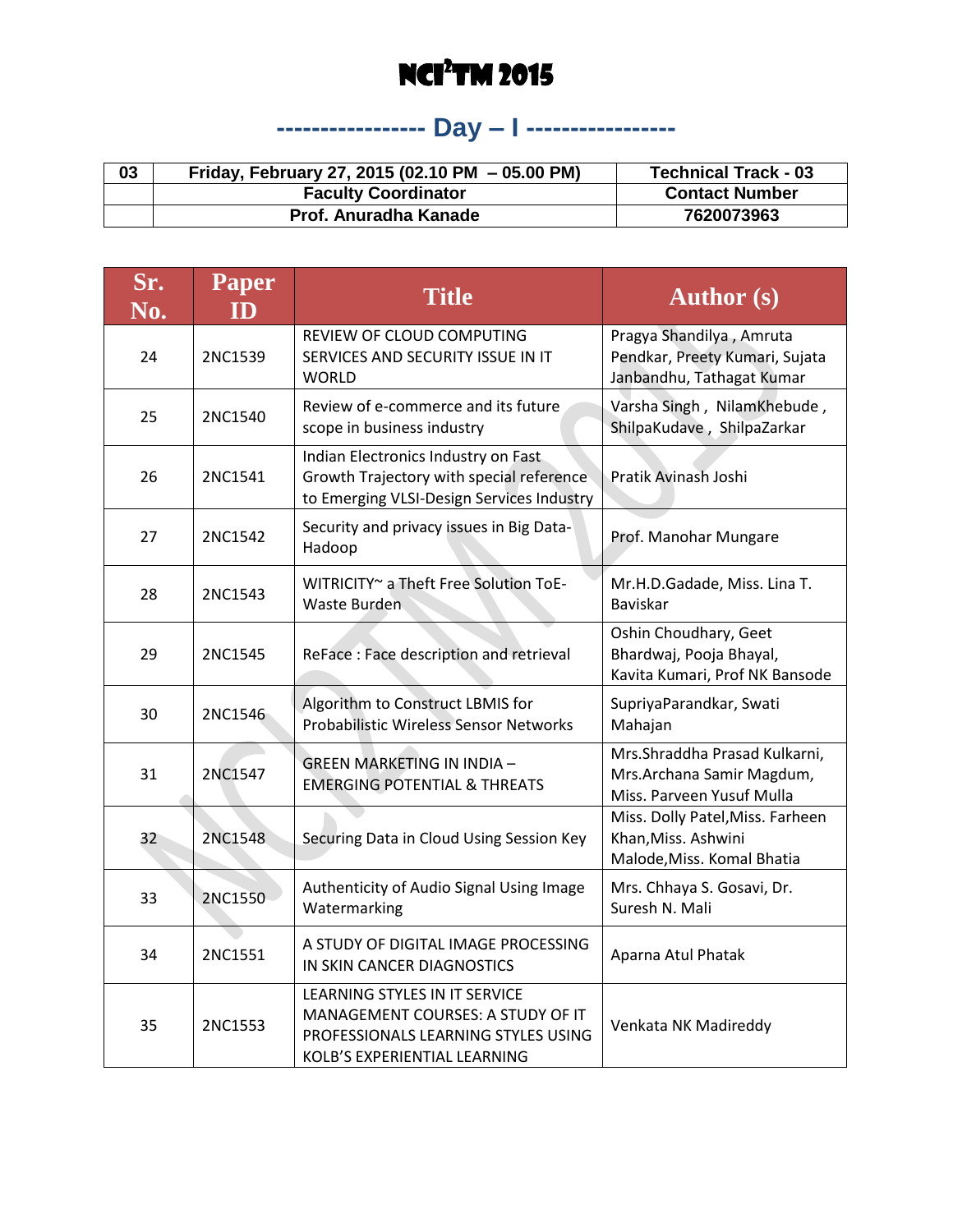# **----------------- Day – II -----------------**

| 04 | Saturday, February 28, 2015 (12.00 PM - 01.30 PM) | <b>Technical Track - 04</b> |
|----|---------------------------------------------------|-----------------------------|
|    | <b>Faculty Coordinator</b>                        | <b>Contact Number</b>       |
|    | Prof. Yogesh Sharma                               | 9763164509                  |

| Sr.<br>$\overline{{\rm \bf No.}}$ | <b>Paper ID</b> | <b>Title</b>                                                                                               | <b>Author</b> (s)                                                                                   |
|-----------------------------------|-----------------|------------------------------------------------------------------------------------------------------------|-----------------------------------------------------------------------------------------------------|
| 36                                | 2NC1552         | <b>STRATEGIC DIVERGENCES IN</b><br><b>MANAGEMENT EDUCATION</b>                                             | <b>AJITH KUMAR K.R.</b>                                                                             |
| 37                                | 2NC1554         | Preserving Data Privacy Using Self<br><b>Destructing Data System</b>                                       | Vasant Diwane, Prasad<br>Doke, Shabbir Essaji,<br>Vinayak Gadekar                                   |
| 38                                | 2NC1555         | FIBER OPTIC CURRENT SENSOR: A REVIEW                                                                       | <b>MS SONALI NARAYANRAO</b><br>WAGH                                                                 |
| 39                                | 2NC1556         | AUTOMATED HOME DOOR LOCK SYSTEM                                                                            | Sanjana Shirvadkar, Ankita<br>Anchan, Sonal Trimbake,<br>Mrs.Kalpana Wani                           |
| 40                                | 2NC1557         | K-Means clustering for impact factors<br>normalization: Effective method to<br>compare journal performance | Vinod J. Kadam (F),<br>Shraddhanand V. Upadhye                                                      |
| 41                                | 2NC1558         | Cloud Computing based real time<br>telemedicine System                                                     | Vinod J. Kadam (F), Gaurish<br>S. Shah                                                              |
| 42                                | 2NC1559         | Impact of Consumer Behaviour on Super<br>Bazaar using Knowledge Mining: A<br>Conceptual Study              | Dr. S. D. Mundhe, Mr. D.R.<br>Vidhate                                                               |
| 43                                | 2NC1561         | Association Rule Hiding: A Survey                                                                          | Geeta S. Navale, Dr. Suresh<br>N. Mali                                                              |
| 44                                | 2NC1562         | A Survey on Link Prediction using<br><b>Temporal Approach</b>                                              | Andhare Vipul, Joshi Apurv,<br>Mahajan Prathamesh,<br>Panzade Amol                                  |
| 45                                | 2NC1563         | WEB SERVER AUTHENTICATION AND<br><b>MONITORING SYSTEM</b>                                                  | PRAVIN KARANJULE, SAYALI<br>CHAVAN, PANKAJ<br><b>BAND, ANKUSH PANDHARE,</b><br><b>SEEMA MANDLIK</b> |
| 46                                | 2NC1565         | Skin Cancer Detection Using Image<br>Processing                                                            | Komal Chaudhari , Prachi<br>Baing, Ashu Pal, Ritu<br>Mishra                                         |
| 47                                | 2NC1564         | OPTIMIZING WEB PAGES USING<br>DIFFERENT SEARCH ENGINE<br><b>OPTIMIZATION TECHNIQUES</b>                    | Dr. R.G.PAWAR                                                                                       |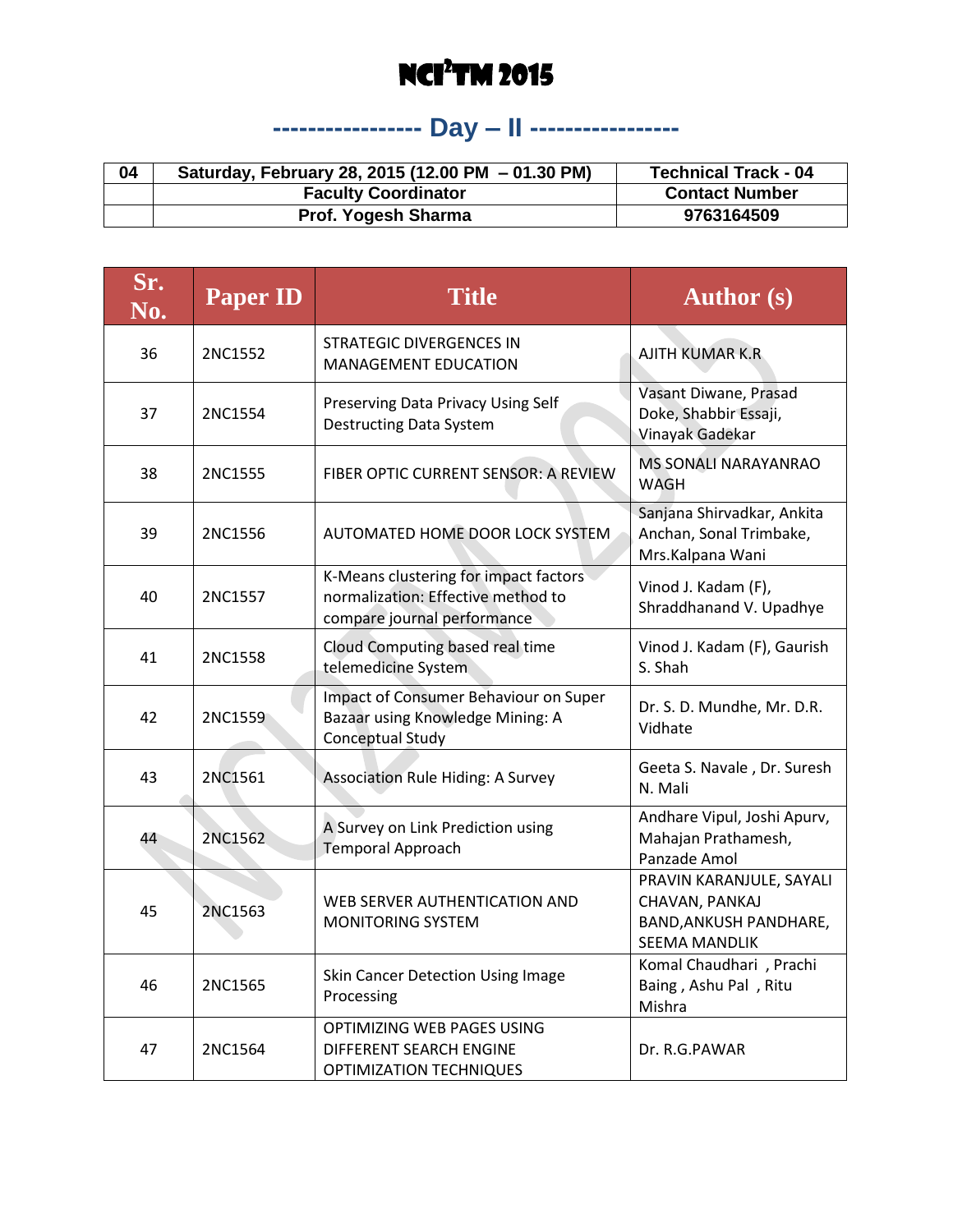# **----------------- Day – II -----------------**

| 05 | Saturday, February 28, 2015 (12.00 PM - 01.30 PM) | <b>Technical Track - 05</b> |
|----|---------------------------------------------------|-----------------------------|
|    | <b>Faculty Coordinator</b>                        | <b>Contact Number</b>       |
|    | <b>Prof. Poonam Sawant</b>                        | 9604160594                  |

| Sr.<br>No. | <b>Paper</b><br>ID | <b>Title</b>                                                                                                      | <b>Author</b> (s)                                                                            |
|------------|--------------------|-------------------------------------------------------------------------------------------------------------------|----------------------------------------------------------------------------------------------|
| 48         | 2NC1566            | An Evaluation of Knowledge Discovery<br>Techniques for Talent Forecasting in Human<br><b>Resource Application</b> | K. P. Tripathi, Dr. Ashutosh<br>Gaur                                                         |
| 49         | 2NC1567            | EFFECT OF FIVE YEAR PLANS ON BALANCE OF<br>PAYMENTS IN FEDERAL INDIA                                              | Dhammanand Sambhajirao<br>Gaikwad                                                            |
| 50         | 2NC1568            | CONCEPTUAL MODEL OF ENTREPRISE<br>RESOURCE PLANNING FOR DAIRY<br>COOPERATIVE: SELECTED MODULES                    | Namdev Patil, S.D Mundhe                                                                     |
| 51         | 2NC1531            | <b>GREEN MARKETING MANIFESTO</b>                                                                                  | <b>VIJAY RAMBHAU BHOSALE</b>                                                                 |
| 52         | 2NC1516            | A case study on Computer Assisted<br>Instructions and Traditional Instructions:<br><b>Comparative Study</b>       | Kirti Suresh Bakade, Pragati<br>Hiwarkar                                                     |
| 53         | 2NC1518            | <b>Luminous Data</b>                                                                                              | Pooja Kolge, Rajat Mital, Smita<br>Mithari, Priyanku Laku,<br>Dhanashree Hadsul              |
| 54         | 2NC1519            | <b>CREATION OF PRESENTATIONS WITH</b><br>FEATURE SPECIFIC MULTI-DOCUMENT TEXT                                     | Vrishali Bhor, Keven<br>Sebastian, Varun Saxena,<br>Pravin Hodge<br>Mrs. Poonam Bari         |
| 55         | 2NC1520            | <b>WASTE MANAGEMENT: RE-BIN</b>                                                                                   | Krishna Bhanushali, Pravin<br>Dhaigude, Vinayak Mane,<br>Ashutosh Mishra, Trupti<br>Lotlikar |
| 56         | 2NC1521            | Detection of Potholes and Obstacles on the<br>Road                                                                | Harshada Patil, Ankit Patil,<br>Pranali Morankar, Sohan<br>Dedhia, Chetana Badgujar          |
| 57         | 2NC1522            | <b>WEBTOR SURFACE</b>                                                                                             | Onkar Bagade, Vinayak<br>Kadam, Moin Sayed, Mandar<br>Sukhadeve, Deepa Vincent               |
| 58         | 2NC1538            | Case Study on Green IT and Management.                                                                            | Shital Shahaji Jadhav                                                                        |
| 59         | 2NC1533            | Theoretical Framework for Work-Family<br>conflicts in Dual Career Couples                                         | Dr. Archana Arjun Ghatule, Dr.<br>Arjun P.Ghatule                                            |